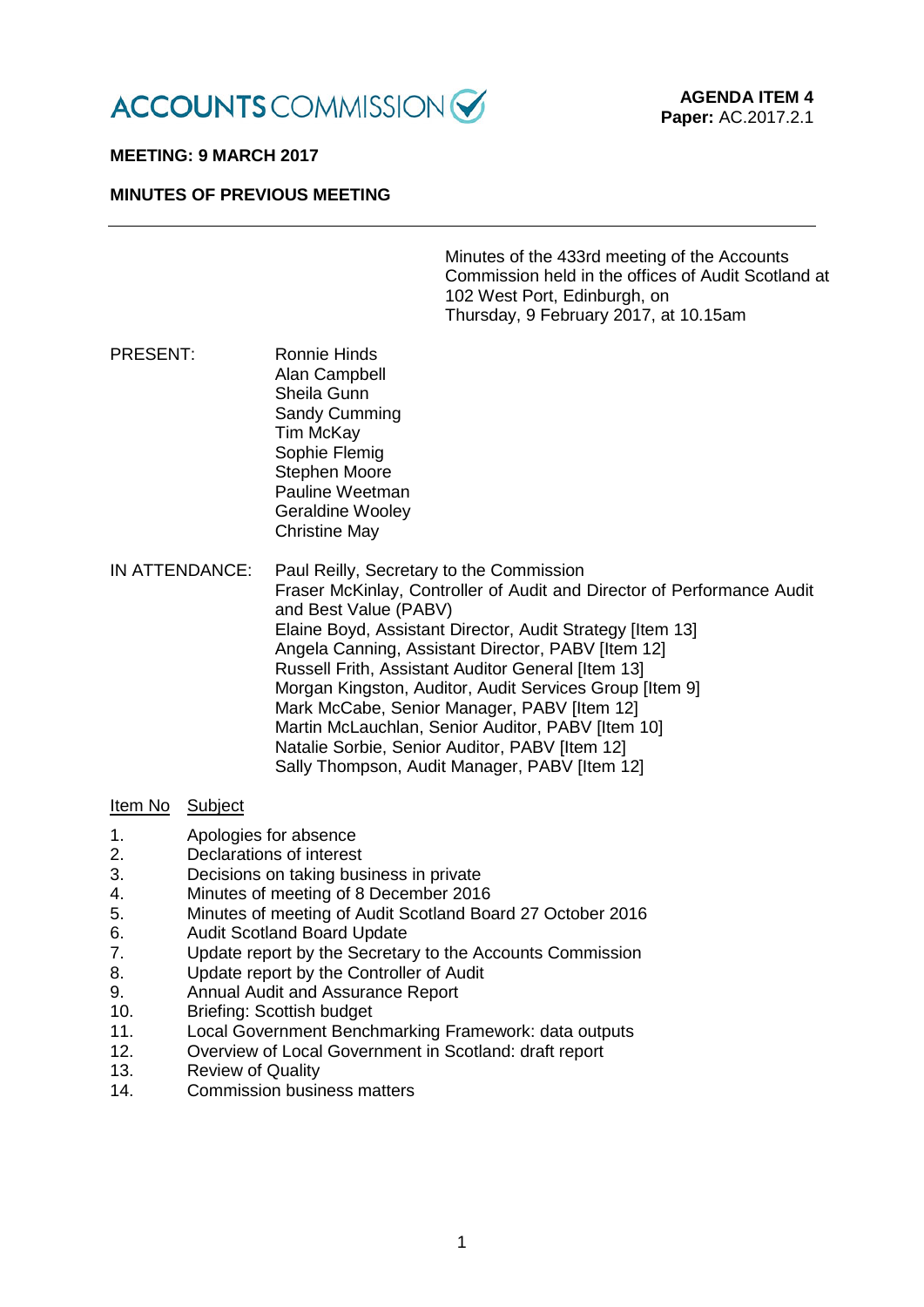# 1. Apologies for absence

It was noted that apologies for absence had been received from Douglas Sinclair and Graham Sharp.

#### 2. Declarations of interest

The following declarations of interest were made:

- Sheila Gunn, in item 9, as a non-executive Director of the Wheatley Group, concerning its relationship with Glasgow City Council.
- Ronnie Hinds, in item 9, as a former Chief Executive of Fife Council, in relation to references to Dunfermline Flood Prevention Scheme, and in item 11, as a former Chair of the Local Government Benchmarking Framework Board.
- Christine May, in items 9 and 12, as Vice-Chair of Fife Cultural Trust, in relation to references to arm's length external organisations; and in item 9, as a former leader of Fife Council, in relation to references to Dunfermline Flood Prevention Scheme.
- Stephen Moore, in item 9, as a former chief officer of Fife Council, in relation to references to Dunfermline Flood Prevention Scheme and to exit packages for former officers.

# 3. Decisions on taking business in private

It was agreed that the following items be taken in private:

- Item 11, as it presents an update on data outputs from the Local Government Benchmarking Framework which have yet to be published in the public domain, and the Commission may wish to discuss confidential policy matters with representatives of the Framework.
- Item 12, as it proposes a draft audit report, which the Commission is to consider and consult appropriately with stakeholders if necessary before publishing.
- Item 13, as it proposes a report from the Assistant Auditor General on the quality of audit, in relation to which the Commission may wish to discuss confidential audit matters with the author.
- The Chair advised that there was no business for item 14 and thus this would not require discussion in private.

# 4. Minutes of meeting of 8 December 2016

The minutes of the meeting of 8 December 2016 were approved as a correct record.

5. Minutes of meeting of Audit Scotland Board 27 October 2016

The minutes of the meeting of the Audit Scotland Board of 27 October 2016 were noted.

6. Audit Scotland Board Update

The Deputy Chair provided a verbal update on recent Audit Scotland Board activity.

7. Update report by the Secretary to the Accounts Commission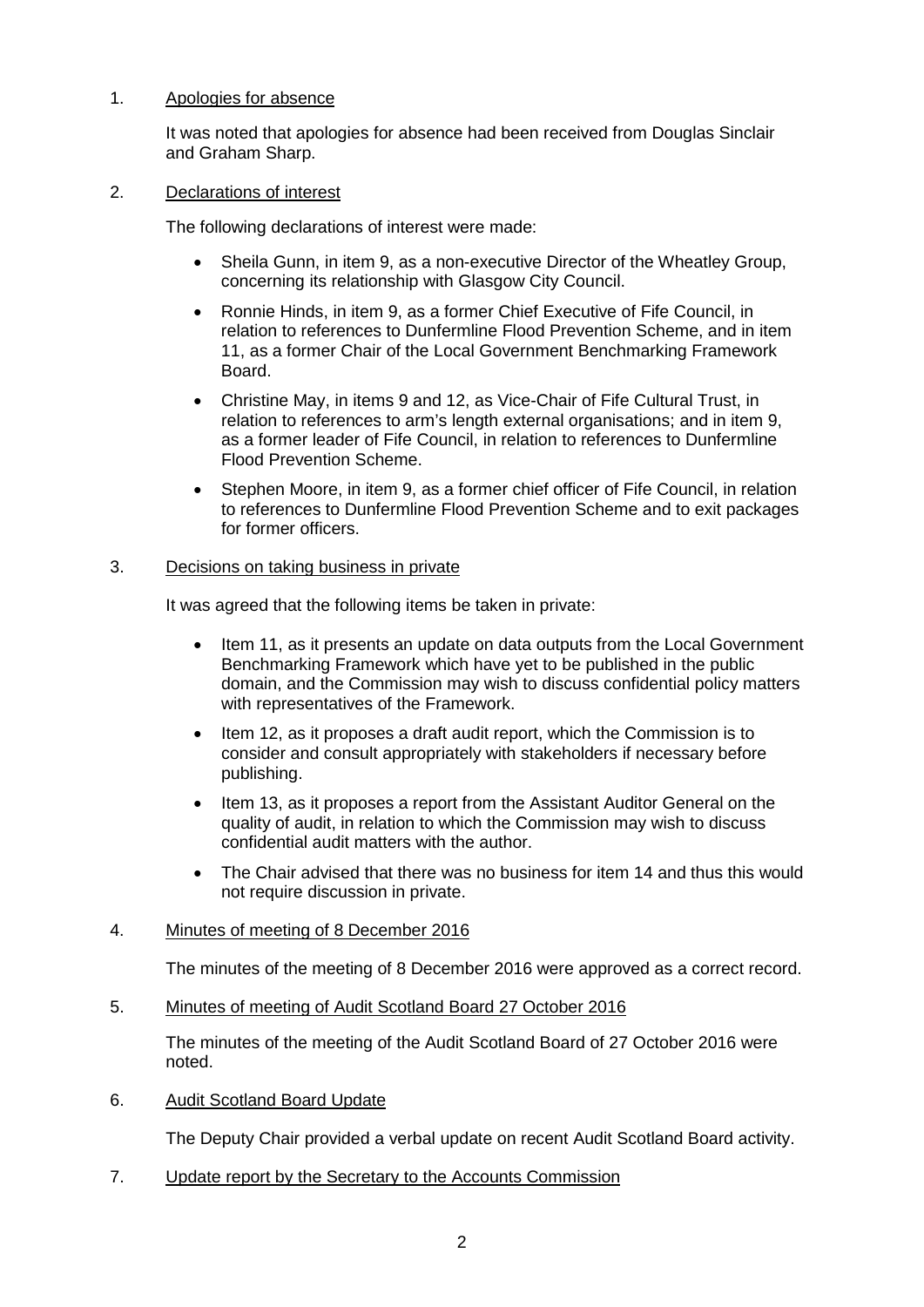The Commission considered a report by the Secretary to the Commission providing an update on significant recent activity relating to local government and issues of relevance or interest across the wider public sector.

Following discussion, the Commission agreed:

- In relation to paragraph 12, arising from a query from Stephen Moore, to note advice from the Director of PABV that he would discuss with his policy cluster teams the implications of the consultation *Empowering teachers, parents and communities to achieve excellence and equity in education: a governance review* on pupils with additional support needs.
- In relation to paragraph 48, third bullet point, to note advice from the Secretary that "gained" should read "held".
- In relation to paragraph 59, arising from a query from Ronnie Hinds, that a watching brief be kept on the UK Parliament Communities and Local Government Committee's inquiry into the overview and scrutiny of local government in England.

*Action: Secretary* 

Following discussion, the Commission agreed to note the report.

# 8. Update report by the Controller of Audit

The Controller of Audit provided a verbal update on his recent activity including meetings and discussions with stakeholders.

Following discussion, the Commission:

- Noted advice from the Controller of Audit that the Independent report into school closures in City of Edinburgh was published on 9 February, which he will consider and update the Commission in due course
- Noted the update.

# 9. Review of the local government annual audit reports 2015/16

The Commission considered a report by the Controller of Audit summarising the outcome of his review of the 2015/16 annual audit reports for councils and related local authority bodies.

During discussion, the Commission agreed:

- To note advice from the Controller of Audit, arising from a query from Sophie Flemig, that he would consider the implications of the Supreme Court ruling on 8 February in favour of a woman who had been denied Local Government Pension Scheme benefits after her long-term partner had died suddenly.
- To note advice from the Controller of Audit, arising from a query from Ronnie Hinds, that his review of local government pension accounts, which is considered by the Financial Audit and Assurance Committee, includes issues around fund management fees.
- To note the outcome of the review of annual audit reports for local government bodies.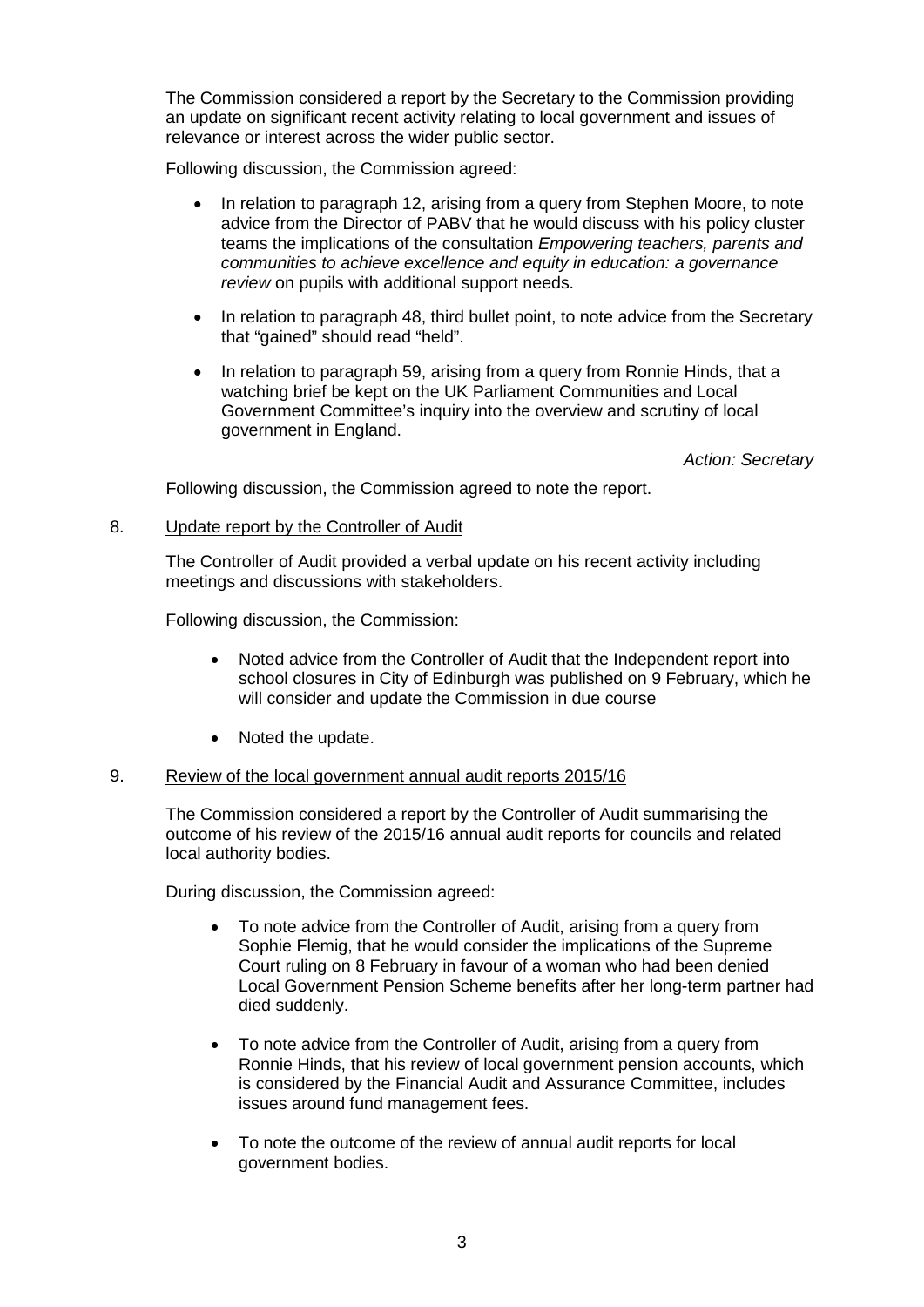- To note the planned change in the Controller of Audit's report next year to an Annual Assurance and Risks Report (AARR), to reflect the Commission's strategy and the new approach to auditing Best Value.
- To note advice from the Controller of Audit that the Commission would have input into developing the style and content of the AARR.

# 10. Briefing: Scottish budget

The Commission considered a report by the Director of PABV providing a briefing on the Scottish Government's Draft Budget 2017/18, highlighting some of the key implications for local government finances.

During discussion, the Commission agreed:

- To note advice from the Director that he would be convening a meeting with relevant stakeholders, including the Scottish Parliament Information Centre and CIPFA, to discuss how local government budget statistics are presented in published material.
- To note the report.

# 11. Local Government Benchmarking Framework: data outputs [in private]

The Commission considered a report by the Secretary to the Commission introducing a discussion on the 2015/16 data outputs from the Local Government Benchmarking Framework (LGBF).

The Chair welcomed David Martin, Chair of the LGBF Board (and Chief Executive of Dundee City Council); Colin Mair, Chief Executive of the Improvement Service; and Emily Lynch, Programme Manager - Performance Management & Benchmarking, Improvement Service; to the meeting. David led a presentation to the Commission covering themes and messages arising from the LGBF data.

During discussion, the Commission:

- Noted advice from Colin Mair that he would share the Improvement Service's Community Planning Outcomes Profile with Commission members
- Noted advice from David Martin that the next meeting of the LGBF Board would be considering the strategic plan for the project.
- Further in this regard noted advice from the Secretary of the Commission that he would advise the Commission of the progress with the strategic plan.
- Noted advice from the Secretary that he would report to its next meeting on the LGBF annual report, which was due to be published on 17 February.

*Actions: Secretary*

# 12. Overview of Local Government in Scotland: draft report [in private]

The Commission considered a report by the Director of Performance Audit and Best Value inviting the Commission to consider the attached draft local government overview report and to agree the process for finalising the report.

Following discussion, the Commission agreed: